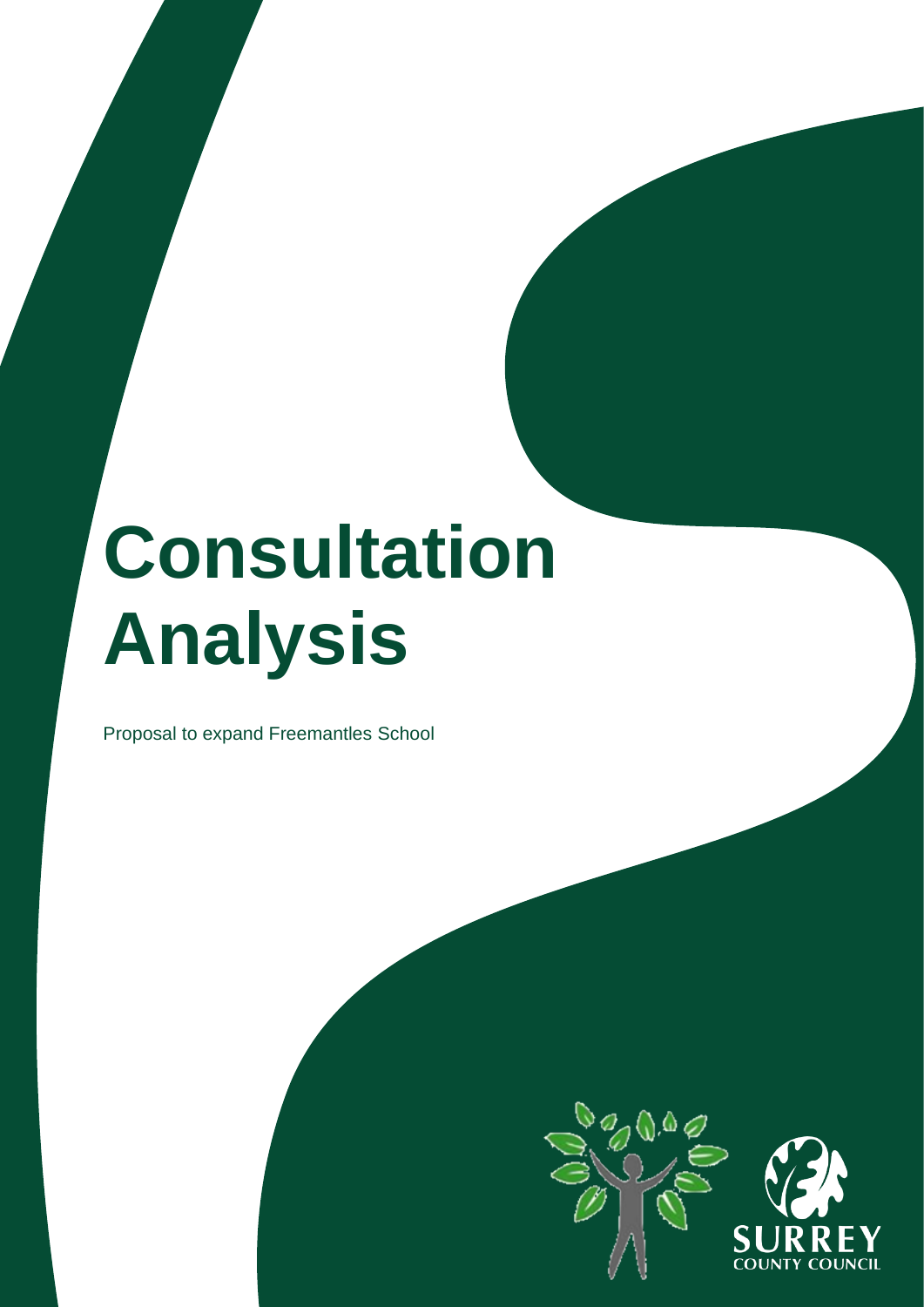## **Consultation Analysis –** Proposal to expand Freemantles School

## **Introduction**

This paper is an analysis of the responses received during the informal consultation period for the proposal to expand Freemantles School, Woking.

Statutory notices are due to be published in May 2021. Analysis of the responses during the statutory notices will be added to this paper and will be submitted to the Lead Cabinet Member for All Age Learning as part of the Lead Cabinet Member report, for consideration in the decision to determine the statutory notices on 6 July 2021.

The [Surrey Special Educational Needs and Disabilities \(SEND\) Partnership Strategy](https://www.surreylocaloffer.org.uk/kb5/surrey/localoffer/site.page?id=XFGxtfQWKrY) [2019 -](https://www.surreylocaloffer.org.uk/kb5/surrey/localoffer/site.page?id=XFGxtfQWKrY) [2022](https://www.surreylocaloffer.org.uk/kb5/surrey/localoffer/site.page?id=XFGxtfQWKrY) includes an action to create additional school places in Surrey for children with SEND, both in special schools and in specialist provision in mainstream schools. This will reduce travel time, enable pupils with SEND to be more a part of their local community and help to increase their progress, attainment, and outcomes.

## **Consultation Summary**

The aim of the consultation was to seek views on the proposal to expand Freemantles School from all interested parties and in particular from parents and their families who attend Freemantles School, pupils and their families who may attend in the future, staff at the school and the local community.

The informal consultation was open from 22 February 2021 to 19 April 2021. The associated documentation was published on the Surrey County Council 'Surrey Says' website and circulated to local stakeholders. Interested parties were invited to return responses to the consultation via an online form or alternatively email or post responses.

A virtual public meeting was held via Microsoft Teams on Tuesday 16 March 2021 at 7pm.

An Equality Impact Assessment is being completed throughout the informal consultation period and will continue during the statutory notices. Responses to the consultations will contribute to Equality Impact Assessment.

## **Key points from the consultation responses**:

- There were **38** responses to the consultation
- The majority of respondents **(86.8%)** agreed with the proposal, **7.9%** disagreed and **5.3%** did not know.
- Members of staff at Freemantles all agreed with the proposal **(39.5%)**
- Parents/carers with a child attending Freemantles accounted for **52.6%** of responses and **85%** of these agreed with the proposal

#### **Recommendations**:

- To proceed to publish Statutory Notices.
- Approach the Lead Cabinet Member for approval of the proposal taking into account the analysis of the further responses received during the statutory notice period.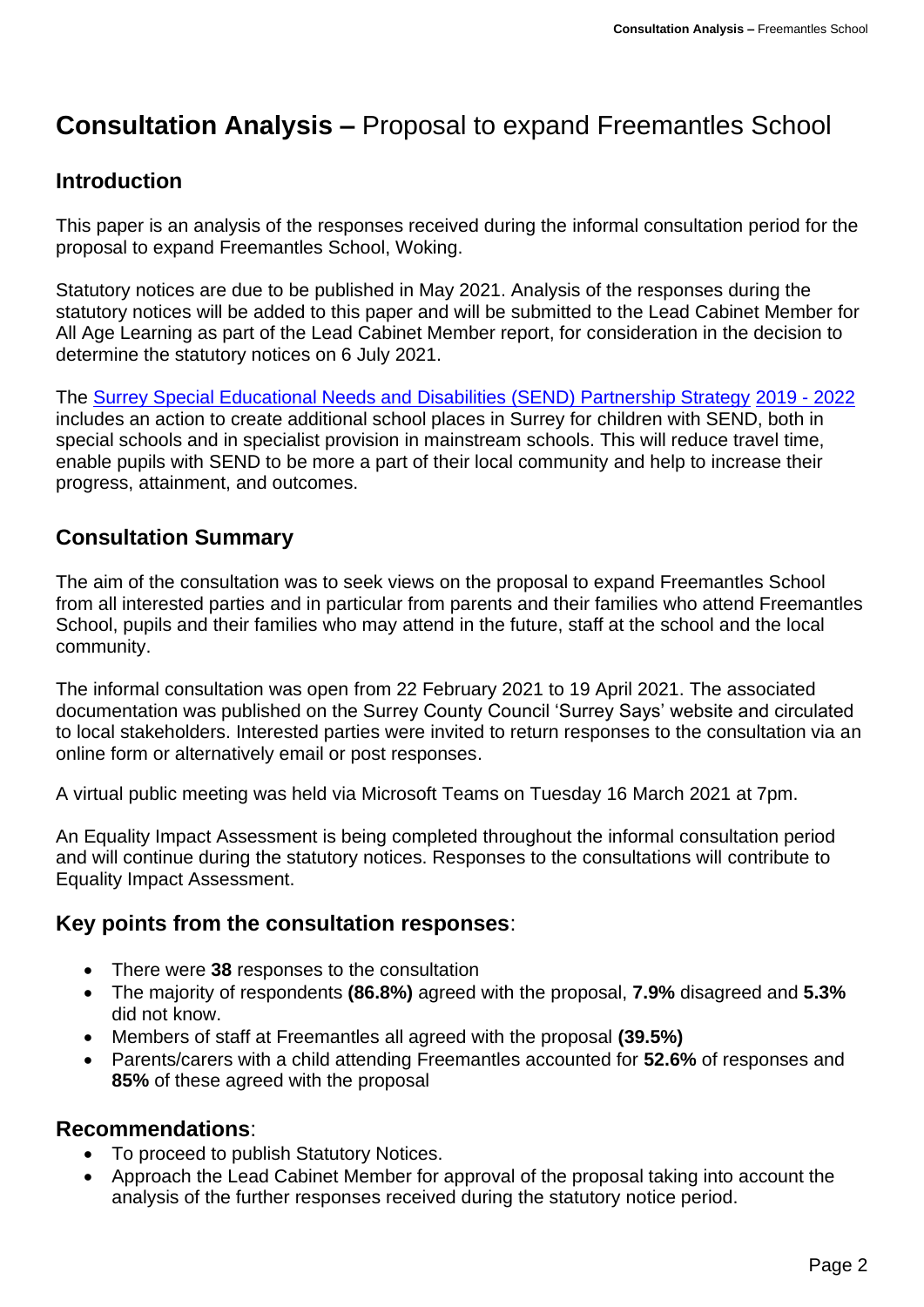## **Informal Consultation**

#### **Quantitative Analysis**

In total, there were 38 responses to the consultation. Respondents were asked "Do you agree with the proposal to expand Freemantles?" and were given the option to select Agree, Disagree or Don't know.

Of the 38 responses, 86.8% agreed with the proposal, 7.9% disagreed and 5.3% did not know.



All 38 responses indicated their relationship with the school. The chart below shows the distribution:



Note: some respondents selected more than one relationship.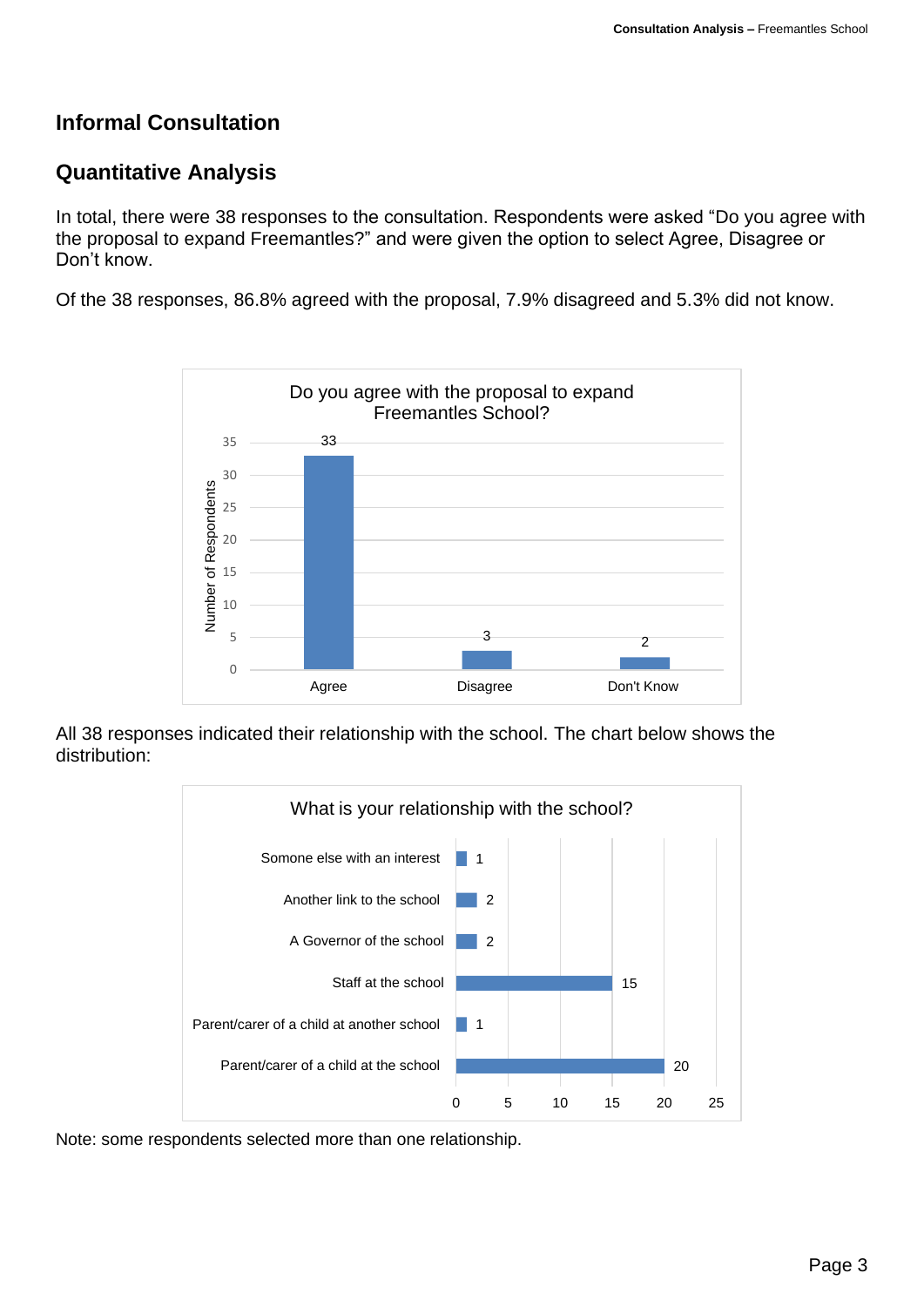## **Qualitative Analysis**

Respondents had the opportunity to add comments at the end of the survey and 19 did so. Comments left in reply to free-text questions were tagged drawing on seven possible tags. Each response could have more than one tag attached. The overall frequency of each of the tags provides an indicator of respondents' main views regarding the proposal.

| <b>Tags</b>                                                                      | Number of<br>responses | <b>Prevalence</b><br>$%$ of<br>comments) | <b>Prevalence</b><br>(% of overall<br>responses) |
|----------------------------------------------------------------------------------|------------------------|------------------------------------------|--------------------------------------------------|
| Positive impact-<br>providing a suitable<br>environment for autistic<br>children | 6                      | 31.6%                                    | 15.8%                                            |
| Positive impact on<br>children and young<br>people with SEND                     | 8                      | 42.1%                                    | 21.1%                                            |
| Meeting the demand for<br>specialist provision                                   | 11                     | 57.9%                                    | 28.9%                                            |
| Positive comments<br>about the school                                            | 3                      | 15.8%                                    | 7.9%                                             |
| Negative impact on<br>staffing                                                   | $\overline{2}$         | 10.5%                                    | 5.3%                                             |
| Negative impact                                                                  | 3                      | 15.8%                                    | 7.9%                                             |
| Questions and<br>comments                                                        | 3                      | 15.8%                                    | 7.9%                                             |

Note: some comments have been tagged with multiple themes.

## **Key themes from the consultation**

#### **Positive impacts**

The majority of respondents mentioned the positive impacts of the proposal to expand Freemantles School. Comments mentioned the terms "essential", "fantastic" and "quality provision" when expressing their positive thoughts on the proposal. Six respondents mentioned the importance of providing a suitable environment for children and young people with autism.

"*This is the right environment for autistic children from reception to college age children. To increase the number of children at Freemantles would take less pressure off mainstream schools who don't have the understanding of autism and all the behaviours that go with this disability".*

*"…There is an urgent need for more places for children like ours - too many are being failed in mainstream settings. Given the correct placements, early on in their educational journey, makes a massive difference to these children reaching their potential and, most importantly supports and protects their mental health".*

#### **Meeting the demand for specialist provision**

Several respondents mentioned the demand for specialist provision in Surrey. Many respondents stated that the expansion will contribute to meeting the demand for specialist places whilst positively impacting children and young people with SEND.